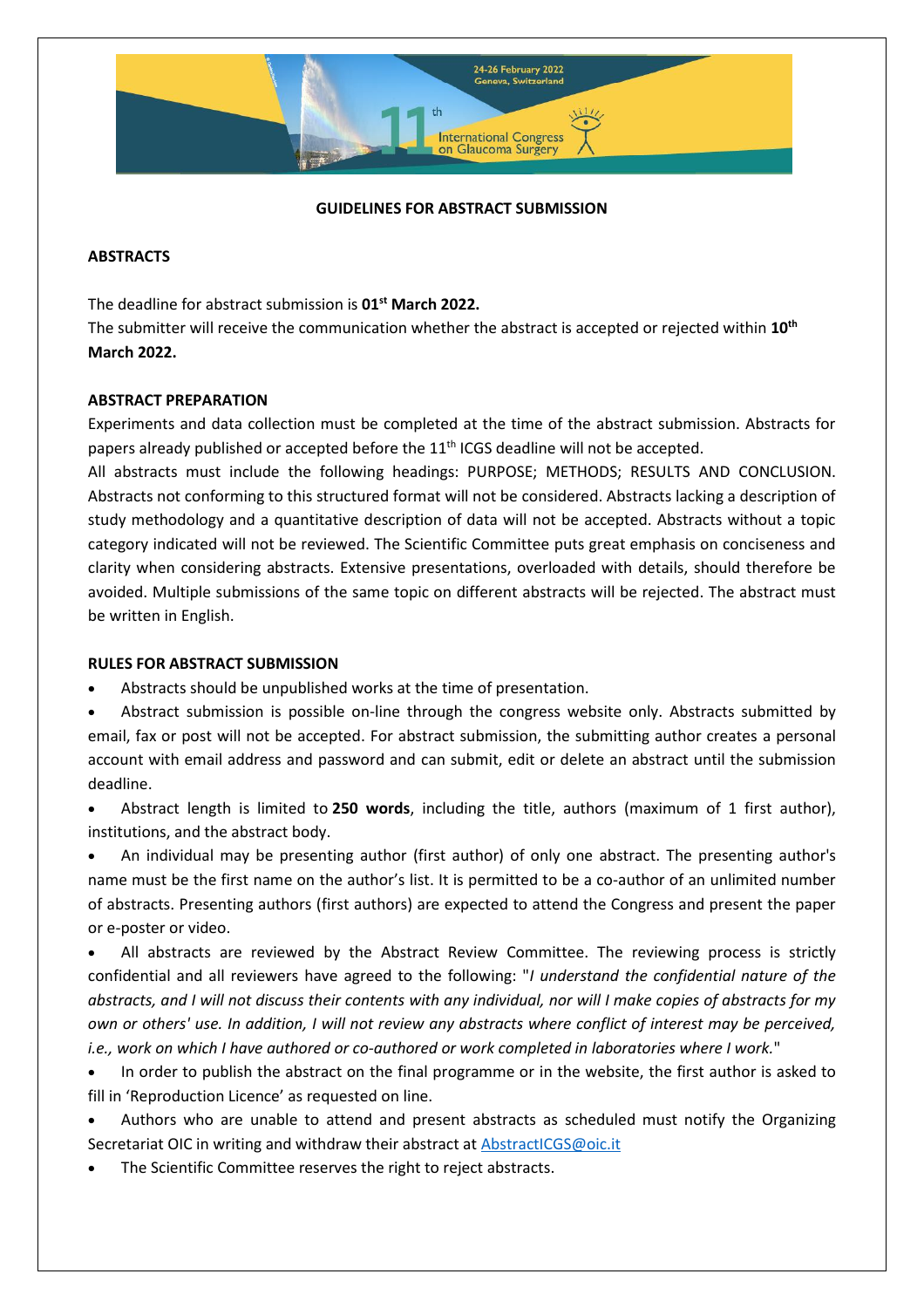

# **VIDEOS**

For the video presentation, the authors are requested to submit an abstract, filling in the requested data in abstract portal and choosing 'video presentations'. The deadline for the submission is **01st March 2022.**

The video submitter will receive the communication whether the abstract is accepted or rejected within **10th March 2022.** 

In case of acceptance the submitter will be requested to send the video through WeTransfer to [AbstractICGS@oic.it.](mailto:AbstractICGS@oic.it)

The accepted videos will be projected in the video loop area in exhibition area and will be online on the congress website.

# **What you need know to submit the abstract of a video:**

The abstract of your video should contain:

- Summary of your video (~100 words)
- $\bullet$  Bio of the author (~200 words)

## **Video preparation guidelines:**

1. Please prepare a **8 minutes video with audio**. 2. Technical details: **Format**: the acceptable format for submissions are **wmv, H264, mp4**. (Please ensure that the video is in the correct format). **Dimensions**: not superior to 500 MB **Visual format**: 16/9 **Resolution**: Up to 720p **Language:** English **Length**: Video should not exceed the indicated length (8') including opening, introduction and closing acknowledgments. 3. Video should not promote the use of any commercial product. 4. Video has to be sent via WeTransfer to [AbstractICGS@](mailto:videoicgs2020@oic.it)oic.it

The ICGS Congress 2022 holds the non-exclusive copyright for all materials to be presented at the Congress and in the Program and e-Abstract Book or Video Loop Area.

Should you need further assistance, please contact us at **AbstractICGS@oic.it** 

# **Please remind that registration for the Congress is mandatory for all presenting authors.**

## **ABSTRACT CATEGORIES – for oral, poster and video presentations**

All Authors must select an abstract category:

- New Glaucoma Drainage Devices
- Angle Closure Glaucoma
- Congenital / Pediatric Glaucoma
- Trabeculectomy